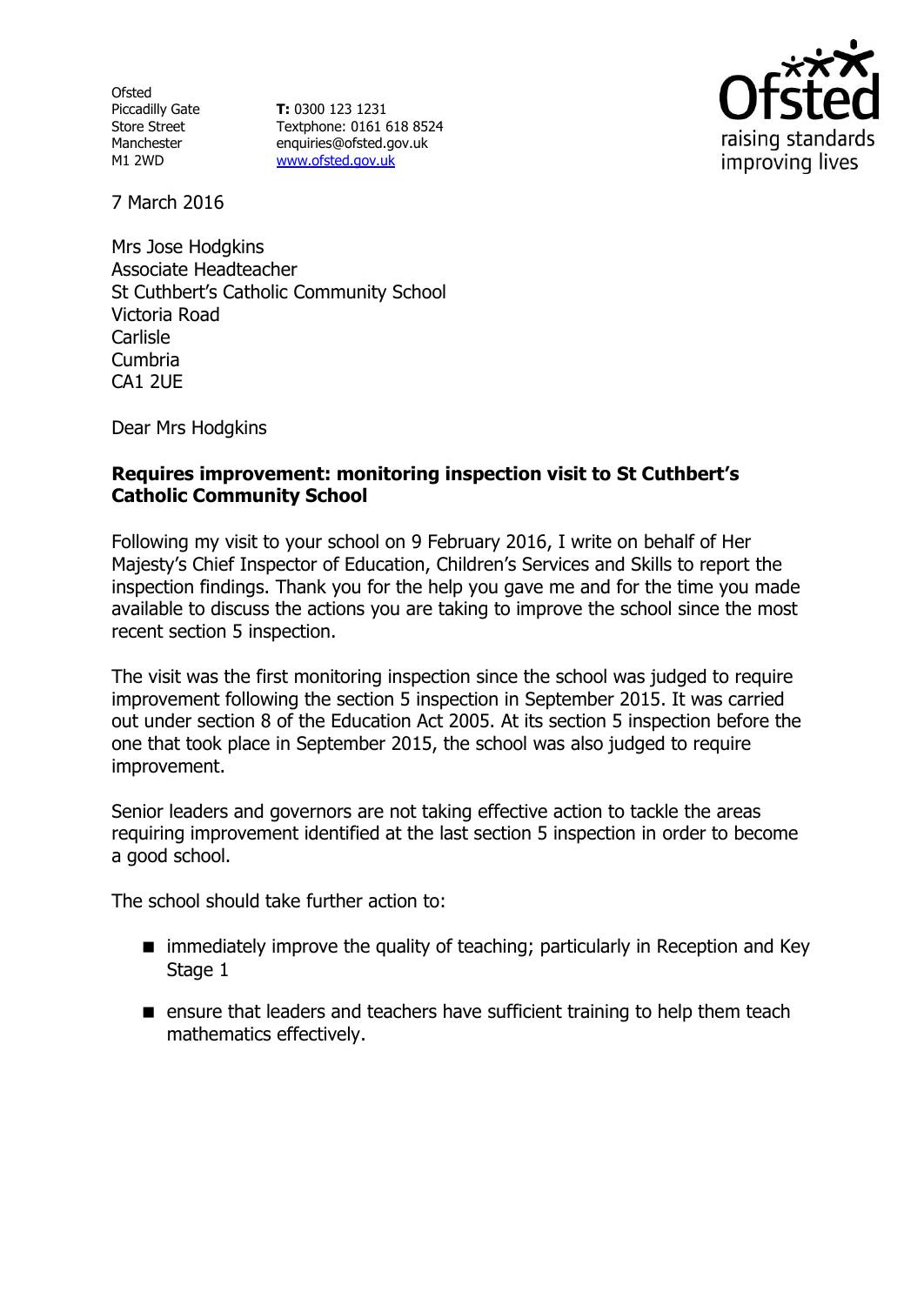

# **Evidence**

During the inspection, I held meetings with you, the deputy headteacher and members of the governing body. I held telephone discussions with a representative of the local authority to discuss the actions taken since the last inspection. I evaluated the school action plan, observed learning and behaviour through a number of short visits to lessons and listened to pupils at social times.

# **Context**

The headteacher at the time of the school's previous inspection has retired. You are the headteacher of a local school and you have been appointed as associate headteacher of St Cuthbert's for three and a half days each week. A new Chair of the Governing Body has been appointed. The Years 5 and 6 class has been split into two separate classes.

#### **Main findings**

As associate headteacher, you have developed an action plan and you have an accurate understanding of the quality of teaching in school. You have already brought in much helpful expertise to support teaching, learning and leadership but the developments are very new and are yet to have an impact.

A new tracking system is in place to monitor progress in English, mathematics and science but there is no tracking of pupils' progress in the foundation subjects, leaving a gap in senior leaders' understanding of achievement. Senior leaders do not monitor teachers' planning regularly enough, so teaching takes place that is not suited to all pupils; consequently some make no progress.

The school action plan needs to be more precise. Targets need to be realistic and achievable. You need to say precisely when and how progress will be monitored so that teachers become clear about what is expected of them and governors will know if changes are being made quickly enough. Reviews of governance and the pupil premium are scheduled to take place in the near future. Governors know that standards need to improve quickly; they are considering options for the long-term leadership of the school as they were unsuccessful in appointing a new headteacher in the autumn. Governors are aware that they need to hold leaders to account much more rigorously. The school has a deficit budget, which is hindering your attempts to bring in the necessary support to raise standards rapidly.

I observed some weak teaching. Over time, this is resulting in too many pupils not making the progress of which they are capable. A key weakness is that teachers do not plan well enough for pupils' different needs. Teachers do not follow the school's marking policy consistently: they do not correct mistakes and misconceptions as they go; they do not challenge incorrect answers or take steps to help pupils if they write numbers or letters backwards. The teaching of mathematics remains a significant weakness: teachers do not show pupils how to complete basic calculations correctly.